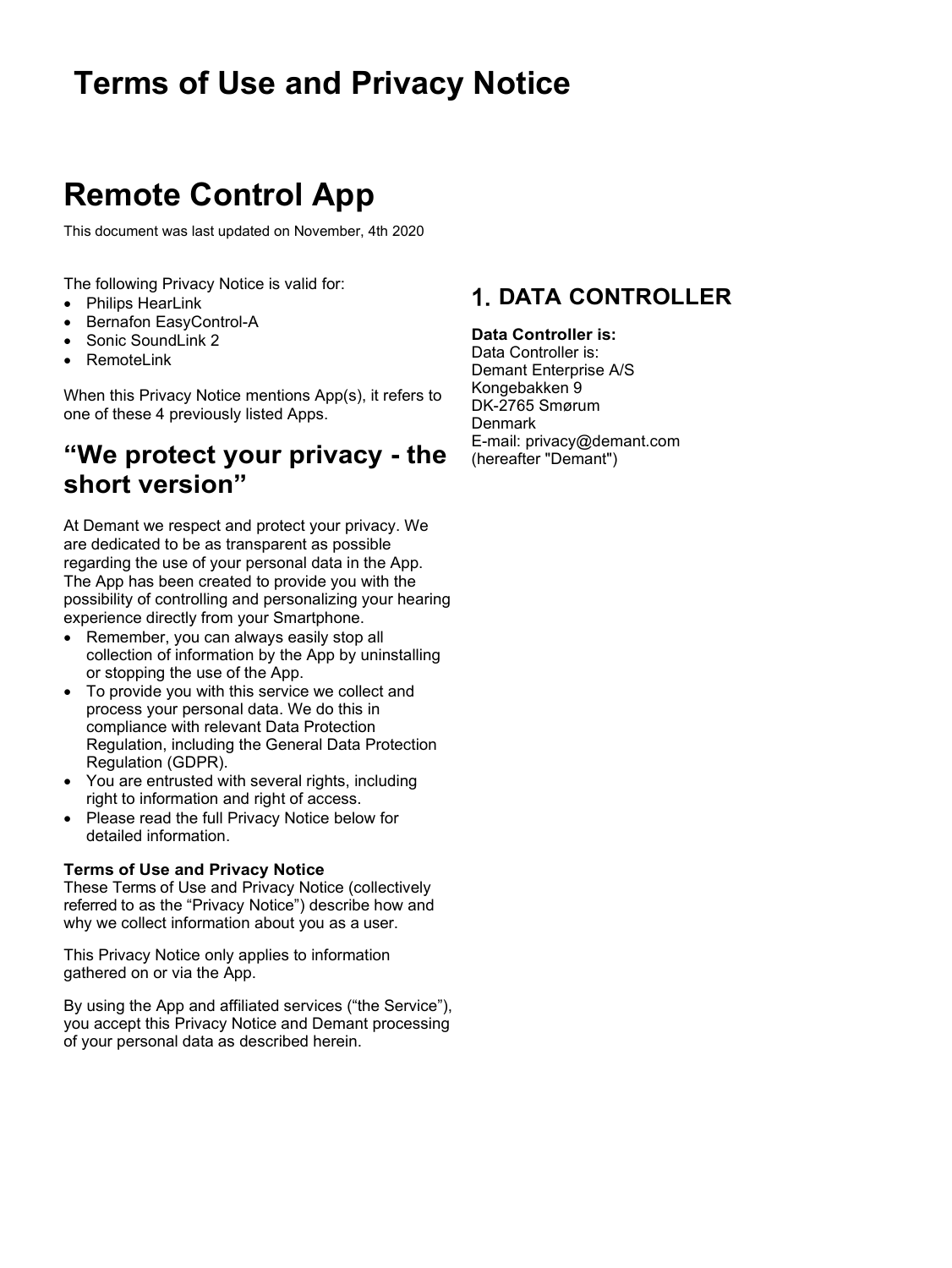### **TERMS OF USE**

#### **Purpose and functionalities**

This App has been created to provide you with the possibility of controlling and personalizing your hearing experience directly from your Smartphone.

The App also provides the following functionalities for personal preferences and customization:

- Adjust volume of your hearing aids
- Separate volume adjustment of streaming input
- Select Hearing Instrument program(s)
- Select Streaming source(s)
- Locate geographical position of hearing aids

You can also create a separate account to allow the App to connect your hearing aids to your (optional) IFTTT channel.

Features and functionalities in the App may be added, changed and discontinued at the full discretion of Demant.

Please note: THE APP IS IN NO WAY TO BE CONSIDERED OR USED AS A REPLACEMENT FOR PROFESSIONAL MEDICAL ADVICE FROM YOUR HEARING HEALTH CARE PROFESSIONAL.

### **Right of use**

Demant grants you a non-exclusive, non-transferable, revocable license to use the Services for your personal, non-commercial use and only on devices as permitted by the applicable platform terms and in accordance with this Privacy Notice. All other rights in the Services are reserved by Demant.

### **Children's privacy**

We do not knowingly collect, maintain, or use personal information from children under the age of 18.

### **For free and "As Is"**

The App is made available for your use for free. The information contained in and functionalities available via the App are provided "as is" and the manufacturer offers no warranties of merchantability or fitness for a particular purpose.

#### **Relevant devices**

The App is designed to be used with wireless hearing aids. The App sends and receives signals from the hearing aids via selected mobile devices for which the App has been developed.

Notifications of application updates on your device should not be disabled, and it is recommended that the user installs all updates to ensure that the App will function correctly and will be kept up to date.

The App must only be used with devices for which it is intended. The App specifications will state device and/ or operating system requirements. We cannot guarantee that your specific device is able to download and run the App irrespective of fulfilling the general requirements stated. Such malfunctions may be caused by circumstances outside our control.

#### **Limitation of liability**

We strive to keep the Service accessible 24/7. Yet the Service can be inaccessible in situations, which can be due to safety or maintenance reasons, unstable network connection, failure in communication links or hardware. We execute backups on a regular basis, but cannot guarantee that there will be no data loss.

To the fullest extent permitted by law, Demant shall not be liable for damages resulting from use of the App, including direct, indirect, incidental, consequential, punitive, specific or other damages, lost opportunities, lost profit or any other loss or damages of any kind.

#### **Breach of terms**

In the event of your breach of these terms we will be entitled to terminate the use license immediately.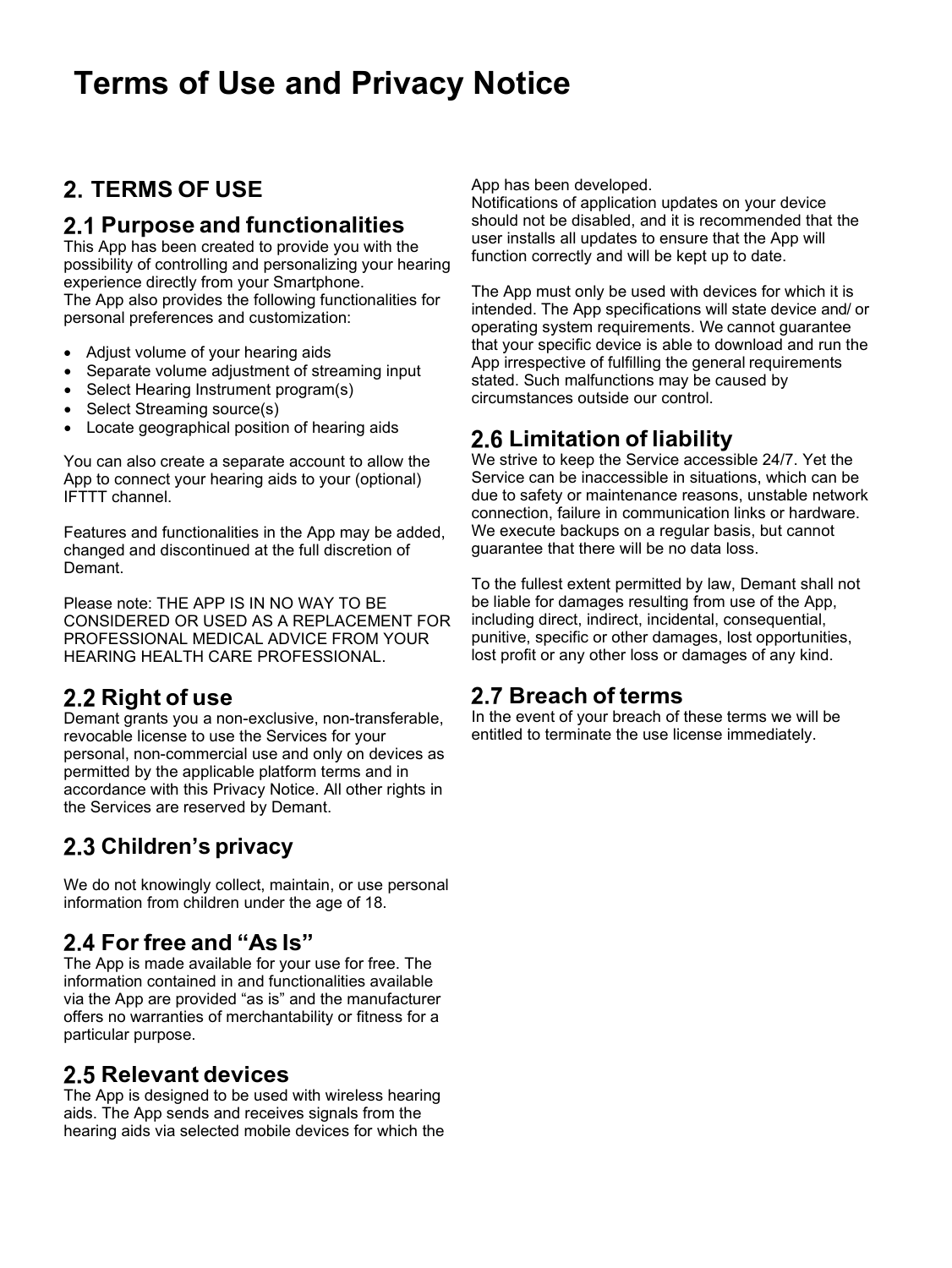#### **DATA PRIVACY RELATED MATTERS**

#### **OUR RESPONSIBILITY AS DATA CONTROLLER**

# **We take the protection of your personal data seriously**

We have adopted this Privacy Notice to inform you how we process your personal data. Demant is the data controller and we ensure that your personal data is processed in accordance with applicable legislation.

#### **We ensure fair and transparent data processing**

When we ask to make your personal data available to us, we will inform you of the personal data we are processing and the purpose hereof. You will receive this information when your personal data is being collected.

#### **PROCESSING OF PERSONAL DATA**

# **Use of the App without registration**

When you use the App, we may automatically collect general information. The information collected cannot be used to identify you as an individual, as we aggregate data across all the App users. The information is only used in aggregate form to tell us how the application features are used in general. This could be information about when the feature is typically activated and/or how extensively a feature is used.

### **Use of the App with IFTTT.**

To use the App with IFTTT, you need to create a personal account. This account can be created in the App. Account registration requires you to submit your email address and a password of your own choice.

By creating an account you also allow the system to send you relevant information – in the form of small notifications which can help you make the best of your hearing solution.

We may also register information if you contact us. Such information may be processed to accommodate the enquiry and will not be processed for other purposes.

We also collect the following types of information:

- Services in use and how they are being used. In practice this could be information about features that are used, how often they are used and for how long they are being used.
- Device type information.
- Generic device-specific information such as the type of mobile device and mobile operating system.
- Technical log information.

Based on your explicit consent given by you when you start using IFTTT, we may collect technical information and serial no. from your hearing instrument for the purpose of monitoring how your hearing instrument is performing. In case of technical malfunctions we collect a crash report from your hearing instrument.

#### **IFTTT**

The App can interact with the web-based service IFTTT that enables you to automate different actions and tasks by creating chains of simple conditional statements, called "Applets". By connecting various web services or Apps, IFTTT allows you to use their functions as either triggers or actions to decide a certain outcome. When using IFTTT you define your hearing aid as such a trigger or an action and thereby control certain actions or tasks via your hearing aid system. We will be able to determine the location of your hearing aids in connection with a service using IFTTT.

In order to use the IFTTT services in connection with the App, you must create an IFTTT account. Please note that your use of the IFTTT services and this account is governed by the terms and conditions of IFTTT Inc. For more information on the IFTTT system, please see the IFTTT website.

We are not responsible for any use of information and/ or personal data transferred to IFTTT according to your choices and use of the App in combination with the IFTTT services.

The transfer of personal data to IFTTT will imply transfer based on your consent to the country of establishment of IFTTT, which currently is the State of California, USA. The states and federal data protection laws of USA are different than the data protection laws of the EU and may not provide data subjects with the same level of data protection nor rights.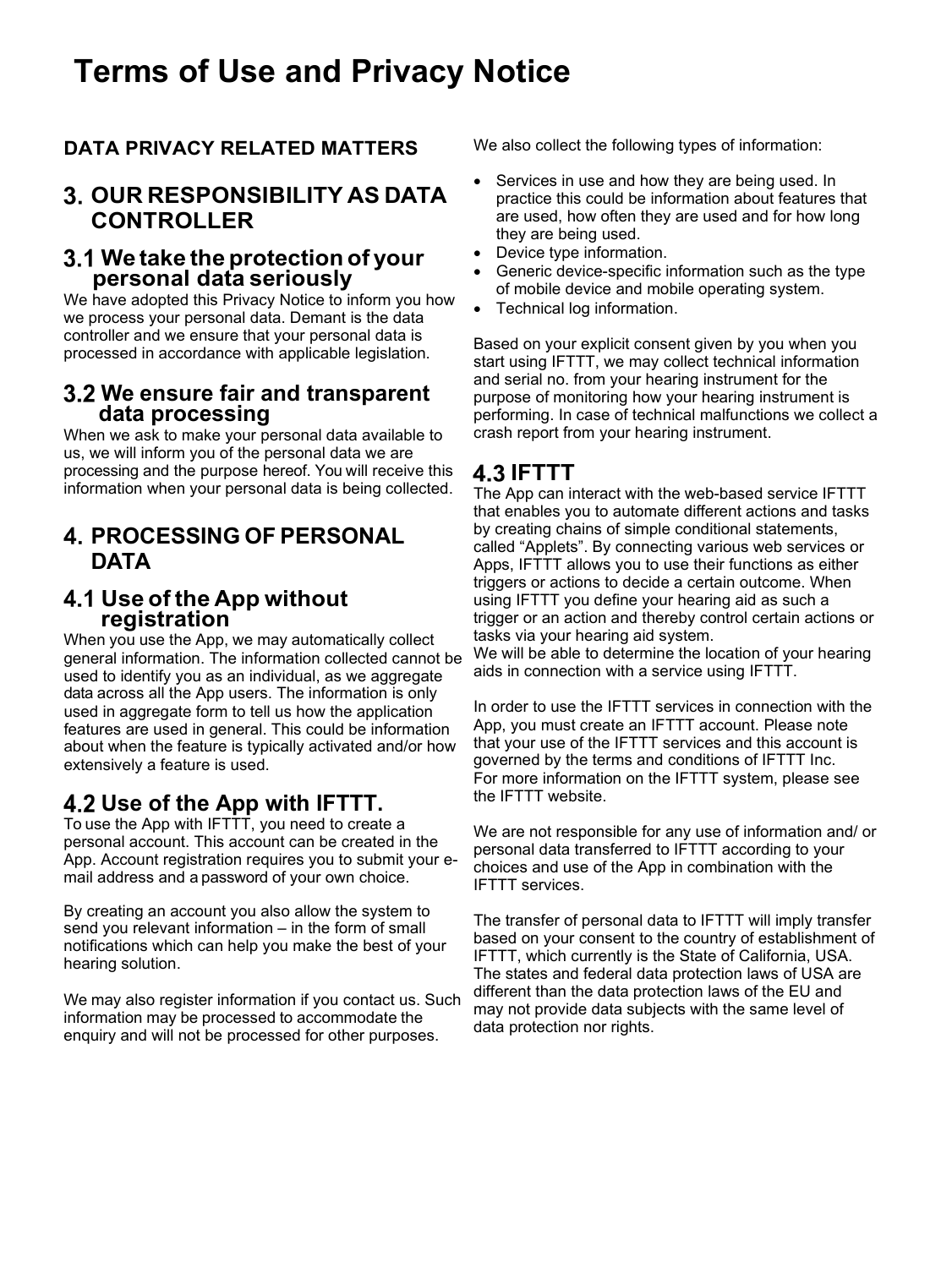# **We collect and keep your personal data for specific purposes**

We collect and use your personal data for specific and legitimate purposes, including:

- To deliver the services via the App as described above
- To improve our services and develop new ones based on both identifiable and aggregated/anonymised information
- Administer your relation to us, including the sign-up process, enquiries and complaints.

When you sign up for our newsletters or other marketing communication, we use your contact information to send you relevant information and offers regarding our products and services, including invitations for participation in our user experience studies. We only use electronic methods such as e-mail and SMS messages, if you have given your explicit consent to this.

We only process personal data about you, which is relevant and sufficient for the purposes defined above. This means that we do not use your personal data more extensively than necessary for the specific purpose.

# **Legal basis for processing your personal data**

When you activate IFTTT, we ask for your explicit consent to collect and use your personal data. As the use of hearing aids may reflect health information, we will always require your explicit consent before processing sensitive personally identifiable information concerning to you.

Your consent will be our basis for processing personal data regarding you. Your consent is voluntary, and you can withdraw your consent at any time by contacting us. Use the above stated contact information if you wish to withdraw your consent or want further information.

You can also easily stop all collection of information in the App by uninstalling the App. You may use the standard uninstall processes available as part of your mobile device or via the mobile application marketplace or network.

Please note, that we are not automatically informed when you uninstall the App. Accordingly, we continue to process personal data concerning you until inactivity will result in deletion of inactive accounts, or if you contact us and object to the processing.

If we process your information based on another legal basis, we will notify you of such legal basis when obligated to do so.

#### **Disclosure of your personal data**

We will not rent, sell or otherwise share or disclose your personal data, except as described herein or otherwise stated at the time the data is collected.

We may share your personal data with other companies within the Demant Group in order to deliver and improve our products and services and for research purposes. Please refer to the organizational chart in our latest annual report to see which companies are part of the Demant Group. You can find our latest annual report at [www.demant.com.](http://www.demant.com/)

We may also disclose your personal data, if the disclosure is warranted by law, court order or judicial act. We may share non-identifiable information in aggregated form publicly and with companies, organizations or individuals outside of Demant or with our partners, i.e. publishers, advertisers or connected sites. For example, we may share non-identifiable information publicly to display trends about the general use of our applications.

#### **Transfer to recipients outside the EU**

If we transfer your personal data to a company in the Demant Group situated in a jurisdiction outside the EU, the EEA, or the European Commission-approved countries providing 'adequate' data protection, we will always ensure that adequate safeguards are taken to ensure data protection, e.g. by way of EU Commissions Standard Contractual Clauses.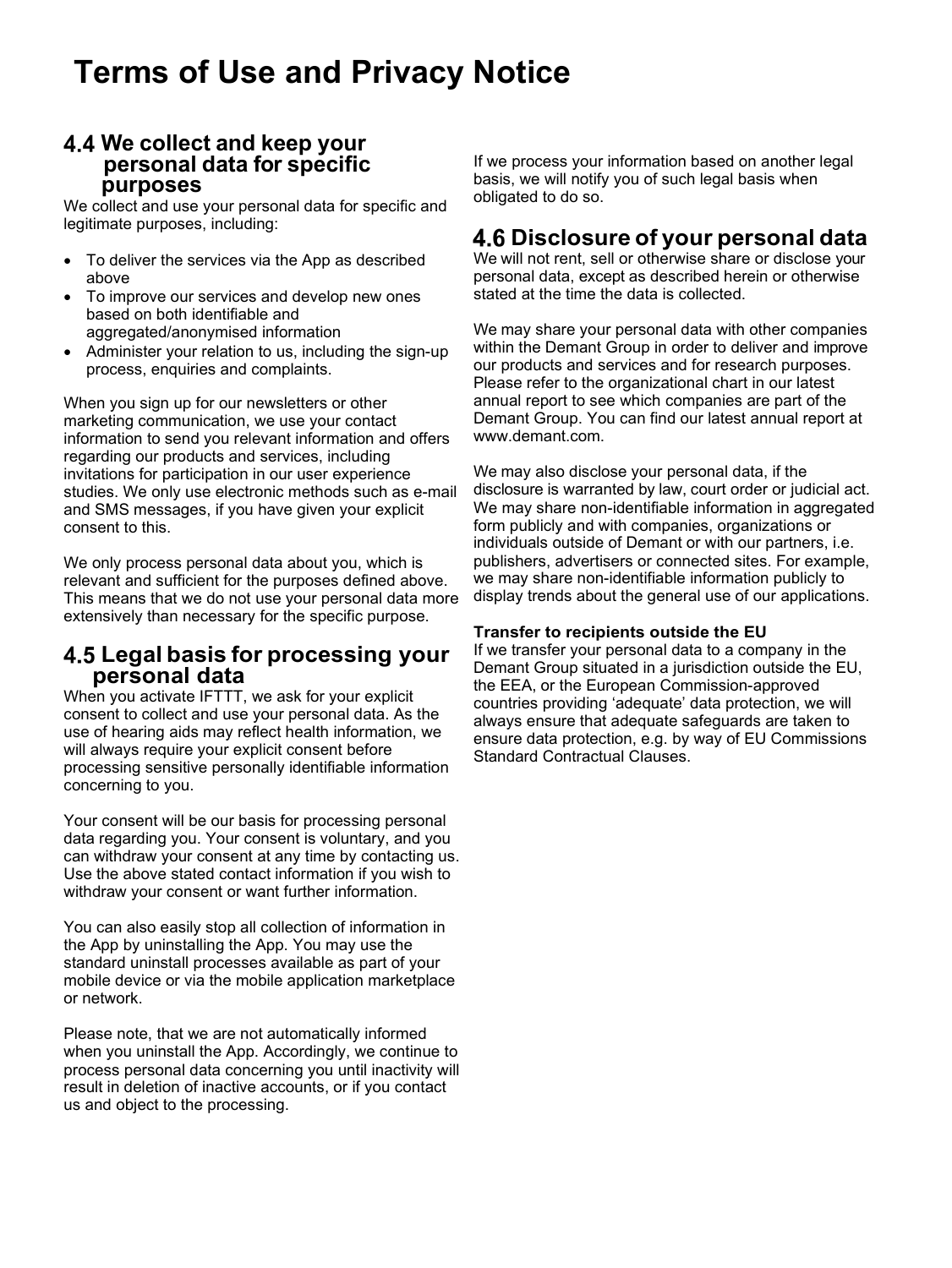#### **Data processors**

We may also share your personal data with service providers who perform services and functions related to the App on our behalf. Such service providers will not gain any right to process your data for any other purposes but to help us deliver the services to you. We only use service providers that give sufficient guarantees to implement appropriate technical and organizational measures in such a manner that processing will meet the requirements of the relevant Data Protection laws including ensuring the protection of the rights of the data subject.

We use Microsoft's Azure platform operated by Microsoft Ireland Operations Ltd). We are only using data centres located in the EU; presently in the Netherlands. You can read more about the services and regulatory compliance here:

[https://www.](http://www.microsoft.com/en-us/trustcenter/)mic[rosoft.com/en-us/trustcenter/](http://www.microsoft.com/en-us/trustcenter/) compliance.

# **We control and update your personal data**

We ensure that the personal data, we process about you is not incorrect or misleading. We also make sure to update your personal data continuously.

As our Service depends on your correct and updated personal data, we kindly ask you to inform us if there are any relevant changes regarding your personal data. You may use our contact information above to notify us of any changes.

# **When do we delete your personal data**

We will delete your data under the following conditions:

- If you withdraw your consent in the App.
- If you have not been actively using the App for 3 years.

We will store personal data that we are obliged to keep in accordance with applicable law.

### **We protect your personal data**

We protect your personal data against unintended loss or alteration of your data and against unauthorized disclosure of or access to your personal data.

If we experience a data breach, we will notify you as soon as possible, if the breach is likely to result in a high risk to your rights e.g. theft of ID, economic loss, discrimination of you, loss of reputation or other significant inconvenience.

#### **YOUR RIGHTS AS DATA SUBJECT**

# **You have the right to access your personal data**

You have the right, at any time, to receive information about the personal data we are processing about you, where we have collected your data, and what we are using your data for. You also have the right to know how long we will keep your personal data, and who we share your data with.

You can request a copy of the personal data we process concerning you. Your access can be restricted to ensure other people's privacy protection, trade secrets and intellectual property rights. You also have the right to data portability.

If you want to exercise your rights, you can contact us at the contact points listed above.

# **Youhave the right to have inaccurate personal data corrected or deleted.**

If you think the personal data we are processing about you is inaccurate, you have the right to request correction. You must contact us and inform us about the inaccuracies and how to rectify the information.

In some instances, we are obliged to delete your personal data. This might be the case if you withdraw your consent. If you are of the opinion that your personal data is no longer necessary in accordance to the purpose for which we collected them, you are entitled to request deletion of your data. You can also contact us if you believe your personal data is being processed contrary to applicable law or other legal obligations.

We will investigate if the conditions are fulfilled, when you make a request of having your personal data rectified or erased. If so, we will carry out the amendments or deletion as soon as possible.